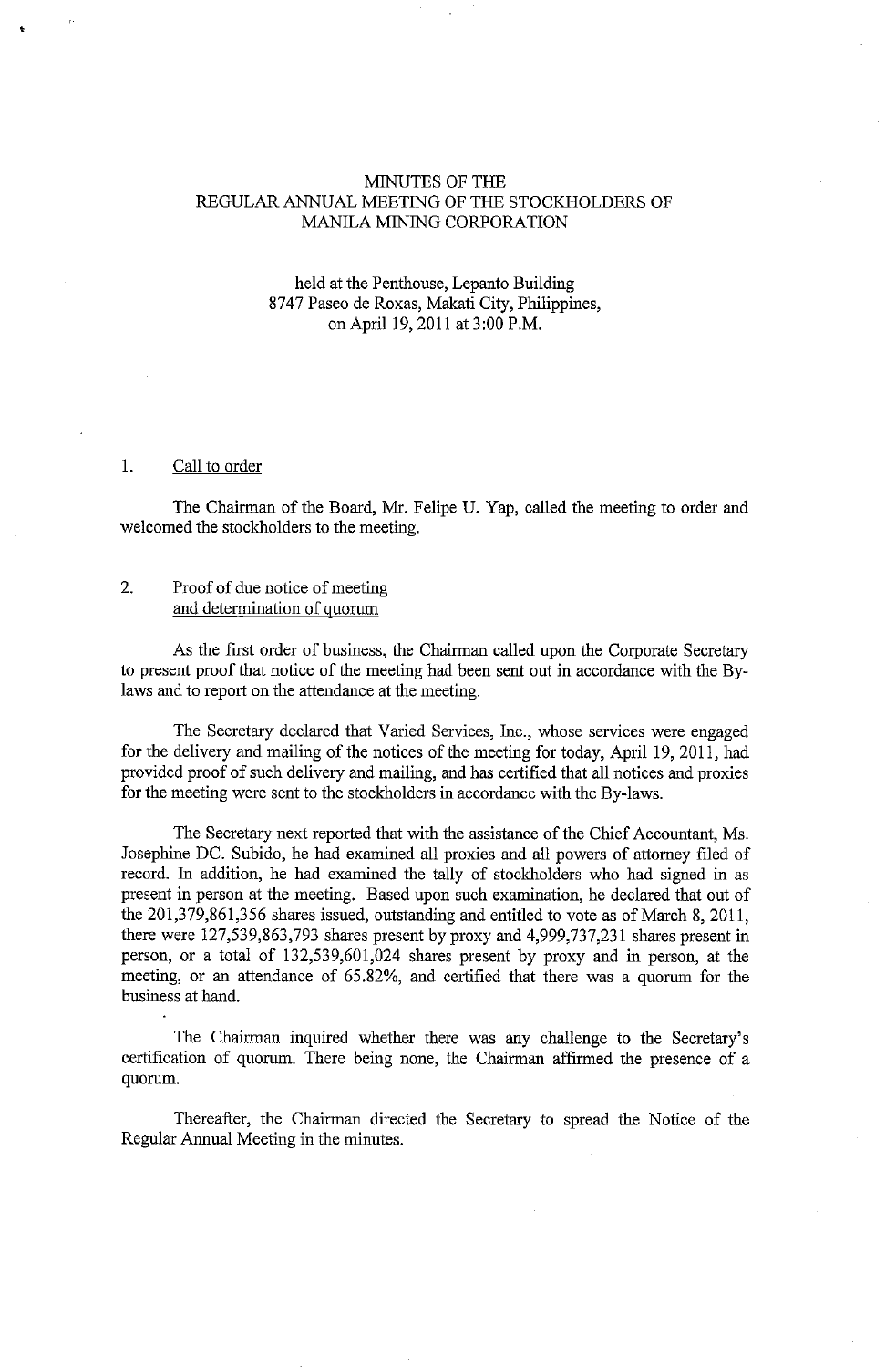## MANILA MINING CORPORATION  $20<sup>th</sup>$  Floor, BA-Lepanto Building, Paseo de Roxas Makati City, Philippines

# NOTICE OF REGULAR ANNUAL MEETING

# TO ALL STOCKHOLDERS:

## TO ALL STOCKHOLDERS:

NOTICE IS HEREBY GIVEN that the regular annual meeting of the stockholders of Manila Mining Corporation will be held at the Penthouse, Lepanto Building, 8747 Paseo de Roxas, Makati City, Philippines, on *Tuesday, April 19, 2011 at 3:00 o'clock*  **P.M.** The agenda for this meeting is as follows:

- 1. Call to Order
- 2. Proof of due notice of the meeting and determination of quorum
- 3. Approval of the Minutes of the Annual Meeting on April 20, 2010
- 4. Approval of the Annual Report
- 5. Election of Directors
- 6. Appointment of External Auditor
- 7. Transaction of such other and further business as may properly come before the meeting.

Proxies must be filed with and received at the Company's offices not later than by the close of business hours on April 12, 2011. Proxies received after the cut-off date shall not be recorded for this meeting.

Only holders of issued stocks of record as at the close of business hours on March 8, 2011 and whose status as stockholders on that date has been satisfactorily established per the corporate records to the Secretary of the Company will be entitled to notice of, and to vote at, said meeting. The stock and transfer book of the Company will be closed from March 8, 2011 to the close of business hours on April 19, 2011.

Makati City, Philippines, March 23, 2011.

# BY ORDER OF FELIPE U. YAP, CHAIRMAN OF THE BOARD AND CHIEF EXECUTIVE OFFICER:

## (sgd.)ETHELWOLDO E. FERNANDEZ Corporate Secretary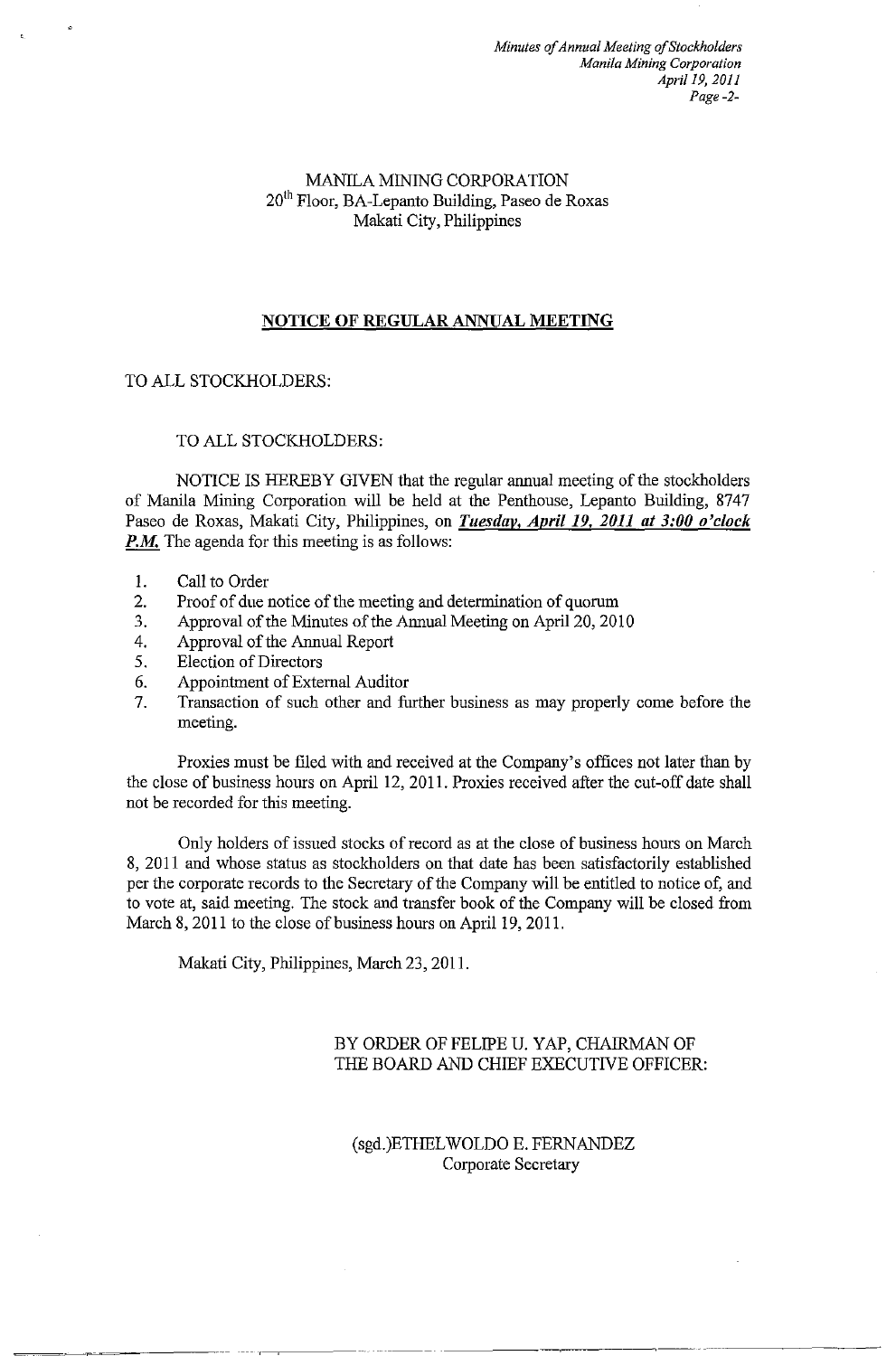#### 3. Approval of minutes

The Chairman next noted for the record that copies of the minutes of the annual meeting of the stockholders on April 20, 2010, as they appear of record in the Minute Book of the Company, had been distributed on the floor to all stockholders present. He then submitted the minutes for the consideration and approval of the stockholders.

Upon motion duly made and seconded, the reading of the minutes of the annual meeting of the stockholders held on April 20, 2010 was dispensed with and the minutes were unanimously approved.

## 4. Approval of Annual Report

The Chairman noted that copies of the 2010 Annual Report of the Company, which had been approved by the Board of Directors, were made available at the meeting.

The Chairman made his report based on the message of the Chairman to the stockholders embodied in the 2010 Annual Report, as follows:

*Most of your company's activities in 2010 were concentrated on extending gains in exploration to further enhance its ore reserve position.* 

*A total of71 holes and 8,295 meters were drilled in 2010, mainly at the impounded tailings in TP-7 and at the vicinity of the inactive open pits. To augment in-house drilling capabilities, MMC engaged the services of a foreign drilling contractor towards the end of 2010. To-date they have completed 2 holes with a total depth of 2,581 meters. Drilling of the third hole is in progress.* 

*Our technical staff reported that the drilling program has resulted in significant drill intersections. The jill-in holes are expected to elevate the mineral blocks under the category of "Inferred" to either "Measured" or "Indicated". More importantly, the presence of a porphyry copper-gold deposit below the Ntina Pit has been confirmed. A previous discovery hole, BACH-43B, intersected 682 meters of mineralized zone averaging 0.20 gpt gold and 0.37% copper. Four out of jive current deep holes also intersected the mineralized body and the best hole, NP-3, intersected 264 meters averaging 0. 56 gpt gold and 0. 78% copper. Within this 264-m segment* is *a 132-m high gold-copper zone averaging 0.83 gpt gold and 1.20% copper. An inventory of Mineral Resources will be undertaken once the initial exploration program to define the deposit's limits is completed.* 

*With your support, our 1:8 stock rights offering (SRO) in the first quarter of 2010* was highly successful. Consequently, the Securities and Exchange Commission approved *on June 08, 2010 the increase in our authorized capital stock to P2. 6 billion.* 

*Pursuant to the purposes of the SRO, the company retired a total of P241 million in outstanding trade debt. A considerable portion of the SRO proceeds also went to drilling which will be pursued to finalize an ore reserve report as soon as possible. In addition, some of the proceeds were allocated to the rehabilitation and equipping of the MMC Assay Laboratory to industry standards to provide timely laboratory support considering the increasing number of core samples produced by the drilling operations. Last March, mineral laboratory consultants from an !SO-accredited company conducted a*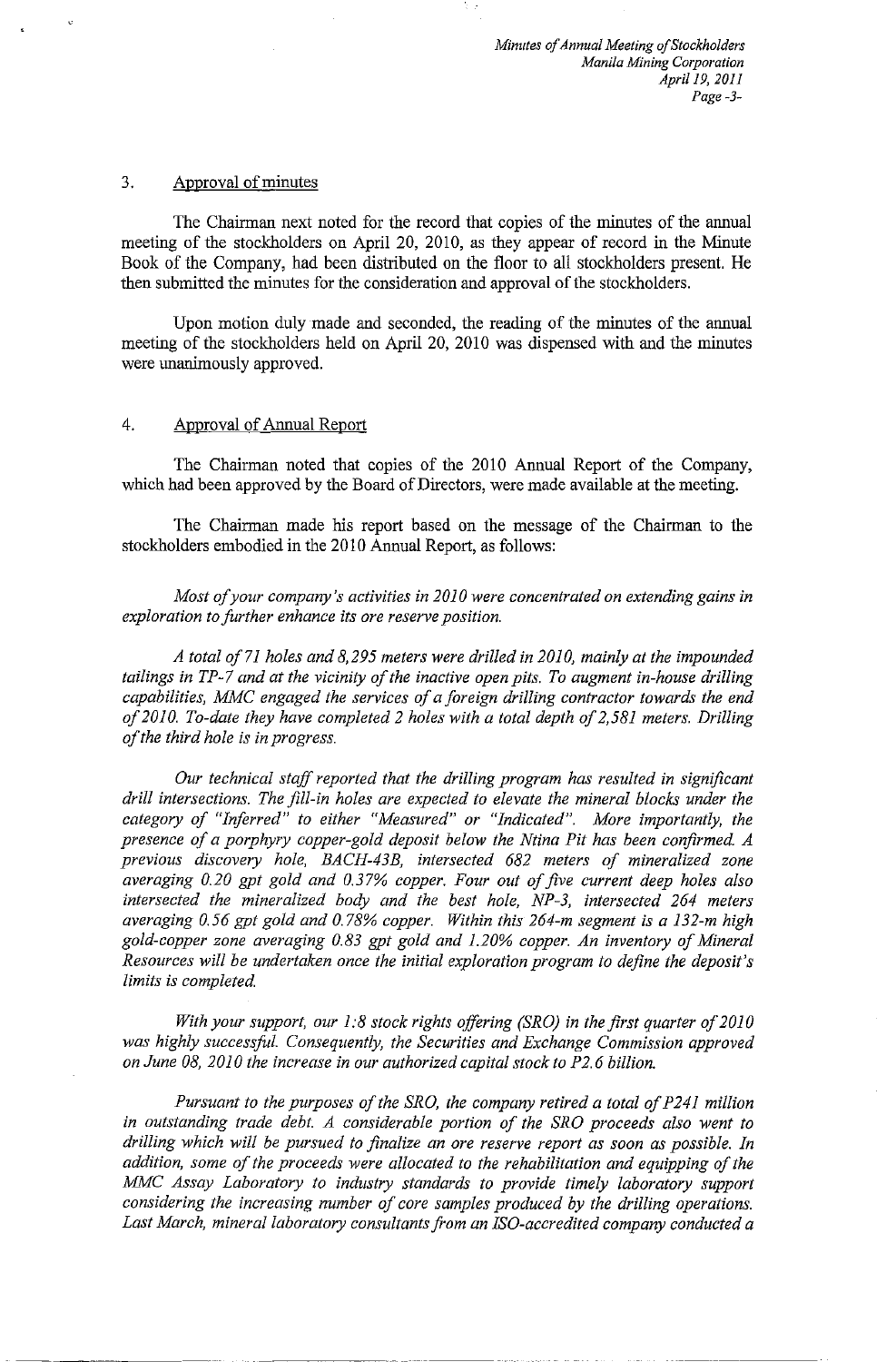*third party audit of the MMC Assay Laboratory to evaluate the capability of our personnel*  and equipment and to provide recommendations that will raise the quality of *laboratory's results to world standards.* 

*As you may know, we are negotiating with Phi/ex Mining Corporation a possible joint venture on the Kalayaan Project, the same project that was the subject of the joint venture with Anglo American which was terminated in 2008. We hope to report positive developments to you on the Project within the year.* 

*Through all the years following the suspension of our mining operation, our suppliers and service providers have given us much-needed support. As we get closer to attaining our objectives, we thank them for the understanding and patience that they have exhibited. We also wish to thank our dedicated employees who have stayed with us all these years.* 

*To our shareholders who have been consistently supportive of our efforts, we thank you for your abiding faith in the company.* 

The Chairman then requested the Mine Engineering Manager, Mr. Segundo Villanueva, to report on the progress of drilling at the Placer Project. After his report, Mr. Villanueva responded to the clarificatory questions raised on the floor.

Upon a query from a shareholder, the Chairman confirmed that the discussions with Philex Mining Corporation with respect to a possible joint venture on the Kalayaan Project were progressing very well.

There being no further questions from the stockholders, the Chairman then submitted to the stockholders the 2010 Annual Report for approval.

Upon motion of a stockholder, duly seconded, the stockholders unanimously adopted the following resolution:

RESOLVED, That the Annual Report of the Board of Directors of the Company for the calendar year ended December 31, 2010, together with the financial statements of the Company inclusive of the Consolidated Balance Sheet, the Consolidated Statement of Income and Retained Earnings and the Consolidated Statement of Cash Flow as of December 31, 2010, as audited by the Company's independent auditors, Sycip, Gorres, Velayo and Co., and their certification and notes to the financial statements be, and the same hereby are, noted and approved.

#### 5. Election of Directors

The Chairman stated that in compliance with the Company's ByLaws and Corporate Governance Manual, two (2) independent directors should be elected by the stockholders. Acting on nomination letters duly received, the Nomination Committee has approved the nominations of Mr. Eduardo A. Bangayan and Mr. Rodolfo S. Miranda for re-election as independent directors. In compliance with the rnles of the SEC, no further nomination for the two seats may now be made. Therefore, what was open for nomination were the seven (7) remaining board seats for the year 2011 to 2012. The Chairman then declared the table open for nominations to the seven (7) board seats.

Upon nomination of a stockholder, duly seconded, the following were unanimously elected and qualified: